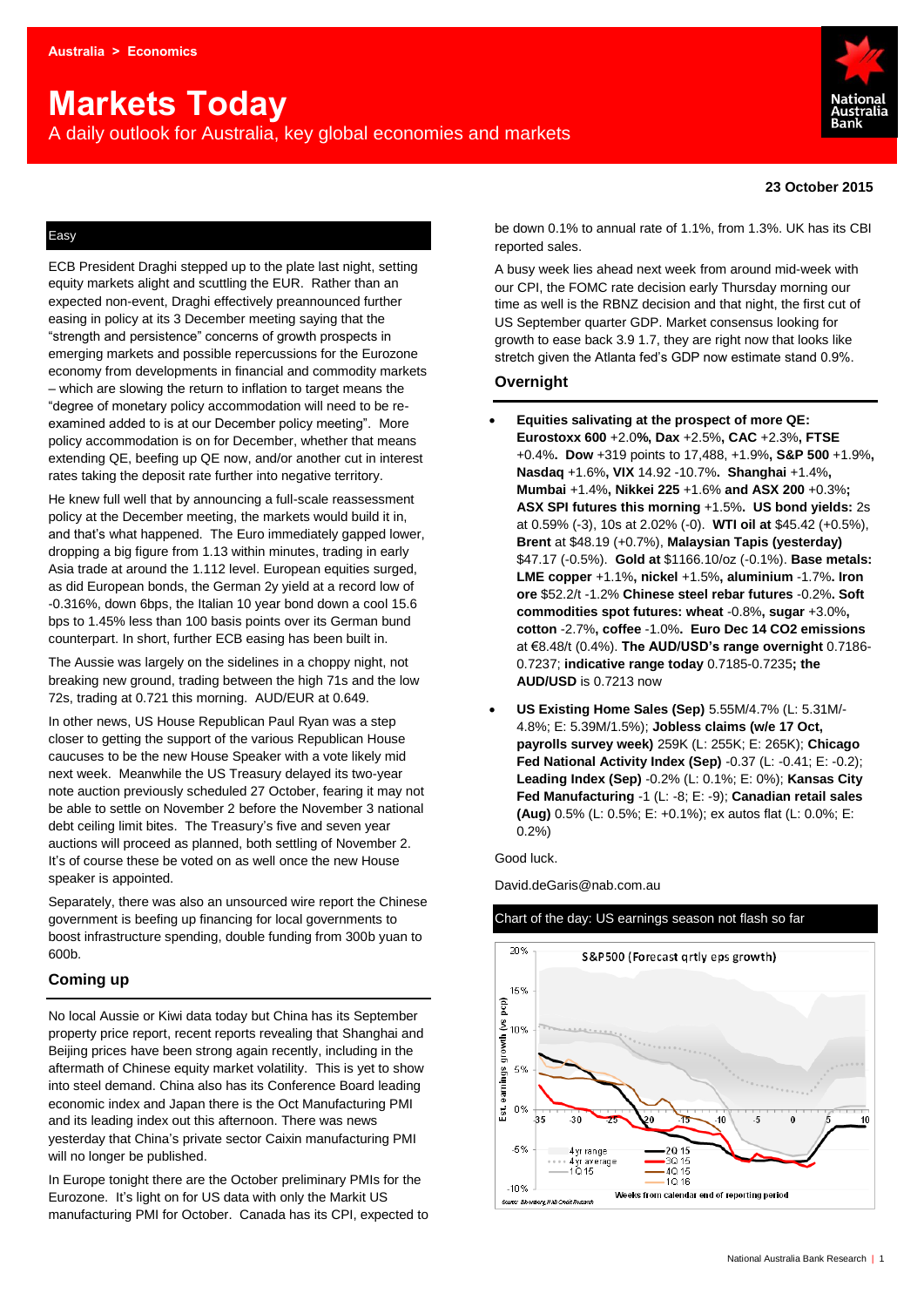# Markets





**S&P 500 futures- past week**







|                              |        |        |         | <b>Foreign Exchange</b>               |                   |          |         |         |                          | <b>Equities</b> |         |             |                                   | Commodities* |        |
|------------------------------|--------|--------|---------|---------------------------------------|-------------------|----------|---------|---------|--------------------------|-----------------|---------|-------------|-----------------------------------|--------------|--------|
|                              |        |        |         | <b>Indicative 24hr</b><br>ranges (**) |                   | Other FX |         |         | <b>Major Indices</b>     |                 |         |             |                                   | Last         | % day  |
|                              | Last   | % chge | Low     | High                                  |                   | Last     | % chge  |         |                          | Last            | % day   | % year      | Oil (Brent)                       | 48.19        | 0.7    |
| <b>AUD</b>                   | 0.7213 | 0.0    | 0.7183  | 0.7240                                | <b>HKD</b>        | 7.7503   | 0.0     |         | Dow                      | 17,488          | 1.9     | 6.2         | Oil (WTI)                         | 45.42        | 0.5    |
| <b>NZD</b>                   | 0.6791 | 0.2    | 0.6749  | 0.6822                                | <b>CNY</b>        | 6.3603   | 0.0     |         | S&P 500                  | 2,052           | 1.6     | 6.5         | Oil (Tapis)                       | 47.17        | $-0.5$ |
| <b>EUR</b>                   | 1.1109 | $-1.8$ | 1.1108  | 1.1334                                | SGD               | 1.3945   | 0.2     |         | Nasdag                   | 4.917           | 1.6     | 12.2        | Gold                              | 1166.10      | $-0.1$ |
| GBP                          | 1.5393 | $-0.6$ | 1.5370  | 1.5488                                | <b>IDR</b>        | 13.513   | $-0.9$  |         | <b>VIX Index</b>         | 14.92           | $-10.7$ | $-16.5$     | <b>CRB</b>                        | 195.61       | 0.0    |
| <b>JPY</b>                   | 120.69 | 0.8    | 119.69  | 120.76                                | <b>THB</b>        | 35.55    | $-0.1$  |         | <b>FTSE</b>              | 6.376           | 0.4     | $-0.4$      | <b>GS Metals</b>                  | 267.8        | 0.3    |
| CAD                          | 1.3104 | $-0.1$ | 1.3084  | 1.3160                                | <b>KRW</b>        | 1.130    | $-0.5$  |         | <b>DAX</b>               | 10.492          | 2.5     | 17.4        | Aluminium                         | 1490         | $-1.7$ |
| AUD/EUR                      | 0.6493 | 1.8    |         |                                       | <b>TWD</b>        | 32.45    | 0.0     |         | CAC <sub>40</sub>        | 4,802           | 2.3     | 17.0        | Copper                            | 5233         | 1.1    |
| AUD/JPY                      | 87.05  | 0.7    |         |                                       | PHP               | 46.45    | $-0.2$  |         | Nikkei                   | 18,436          | $-0.6$  | 21.8        | Nickel                            | 10435        | 1.5    |
| AUD/GBP                      | 0.4686 | 0.5    |         |                                       | <b>CHF</b>        | 0.97     | 1.1     |         | Shanghai                 | 3,369           | 1.4     | 46.3        | Zinc                              | 1750         | 1.2    |
| AUD/NZD                      | 1.0621 | $-0.3$ |         |                                       | <b>SEK</b>        | 8.46     | 1.6     |         | Hang Seng                | 22,845          | $-0.6$  | $-2.1$      | Ch. steel                         | 1804         | $-0.2$ |
|                              |        |        |         |                                       |                   |          |         |         | ASX 200                  | 5,264           | 0.3     | $-2.2$      | Iron ore                          | 52.2         | $-1.2$ |
|                              |        |        |         |                                       |                   |          |         |         |                          |                 |         |             | St. coal                          | 61.8         | n.a.   |
| <b>Interest Rates</b>        |        |        |         |                                       |                   |          |         |         | <b>Overnight Futures</b> |                 |         | Wheat Chic. | 497.0                             | $-0.8$       |        |
| <b>Indicative Swap Rates</b> |        |        |         | Benchmark 10 Year Bonds               |                   |          |         |         |                          |                 | Sugar   | 14.60       | 3.0                               |              |        |
|                              | Cash   | 3mth   | 2Yr     | 10Yr                                  |                   | Last     | chge    | Sprd    |                          |                 | Last    | Chge        | Cotton                            | 62.52        | $-2.7$ |
| <b>USD</b>                   | 0.25   | 0.32   | 0.72    | 1.99                                  | USD <sub>10</sub> | 2.02     | 0.00    |         |                          | Australia       |         |             | Coffee                            | 119.9        | $-1.0$ |
| <b>AUD</b>                   | 2.00   | 2.16   | 1.92    | 2.89                                  | AUD <sub>10</sub> | 2.63     | $-0.03$ | 0.61    |                          | 3 mth bill      | 97.97   | 0.01        |                                   |              |        |
| <b>NZD</b>                   | 2.75   | 2.87   | 2.73    | 3.51                                  | NZD <sub>10</sub> | 3.32     | 0.00    | 1.30    |                          | 3 Yr bond       | 98.21   | 0.02        | CO <sub>2</sub> Emissions - Euros |              |        |
| <b>EUR</b>                   | 0.05   | 0.06   | $-0.01$ | 0.89                                  | CAD <sub>10</sub> | 1.45     | $-0.01$ | $-0.57$ |                          | 10 Yr bond      | 97.37   | 0.02        |                                   | Last         | % day  |
| GBP                          | 0.50   | 0.58   | 0.92    | 1.83                                  | <b>EUR 10</b>     | 0.50     | $-0.07$ | $-1.52$ |                          | $3/10$ sprd     | 0.84    | 0.00        | Dec-2015                          | 8.48         | 0.4    |
| <b>JPY</b>                   | 0.10   | 0.08   | 0.11    | 0.49                                  | <b>GBP 10</b>     | 1.80     | 0.00    | $-0.22$ |                          | SPI             | 81.0    | 1.5         | Dec-2016                          | 8.55         | 0.4    |
| CAD                          | 0.50   | 1.17   | 0.80    | 1.87                                  | <b>JPY 10</b>     | 0.31     | $-0.01$ | $-1.71$ |                          |                 |         |             | Dec-2017                          | 8.66         | 0.3    |

Please note the high/low FX rates are only an indication. Please refer to your National Dealer for confirmation.

\* All near futures contracts, except CRB. GS Metals is Goldman Sachs industrial metals index. Metals prices are CME. Emissions: ICE Dec contracts, Euros \*\* These are indicative ranges over the past 24 hours; please confirm rates with your NAB dealer

Last is around 6:30am Sydney

Source: Bloomberg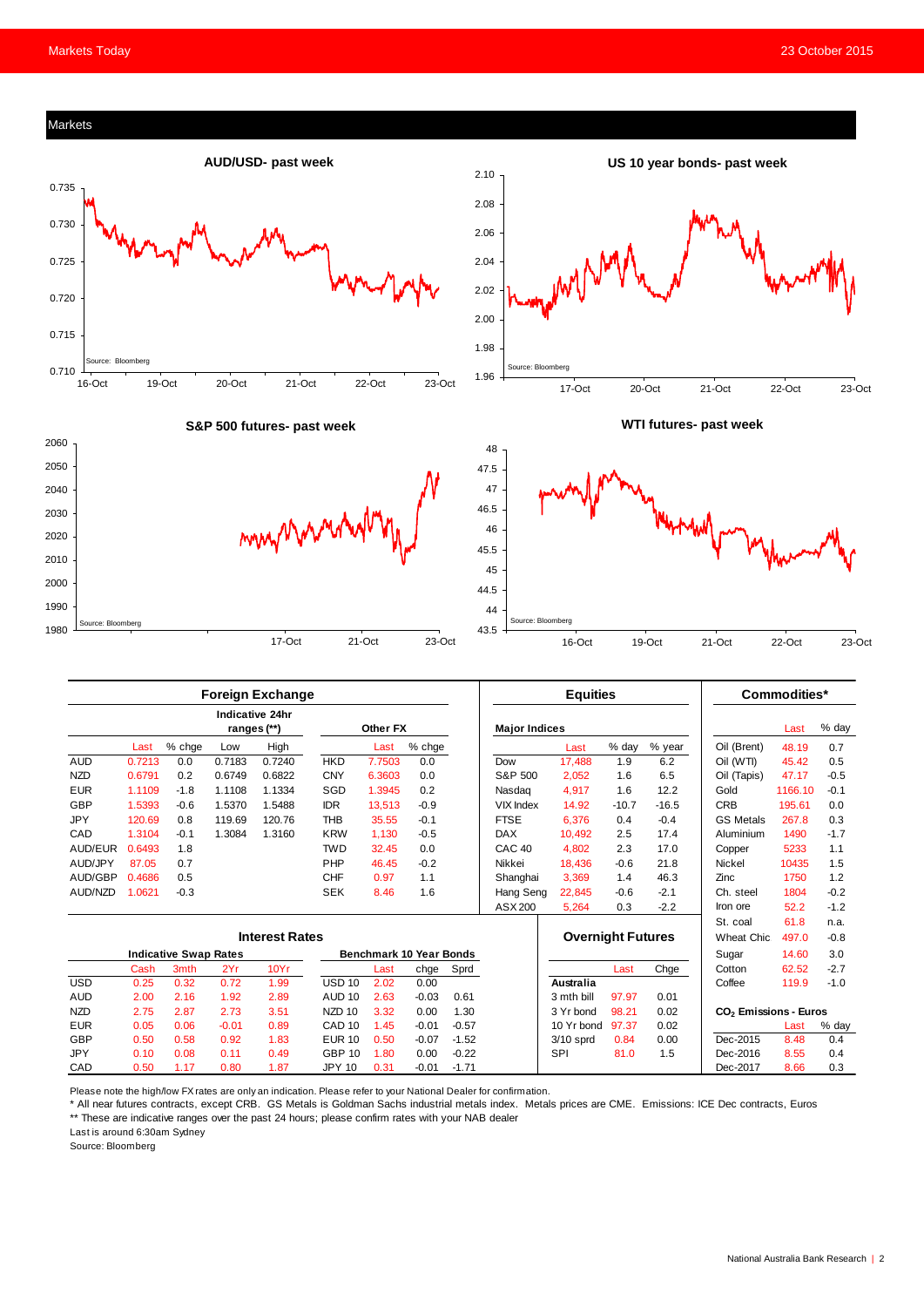# Calendar

|                | <b>Country Economic Indicator</b>                    | Period        | Forecast<br>Consensus        | Actual<br><b>Previous</b> | <b>GMT</b> | <b>AEDT</b>  |
|----------------|------------------------------------------------------|---------------|------------------------------|---------------------------|------------|--------------|
|                | Friday, 23 October 2015                              |               |                              |                           |            |              |
| CН             | <b>Property Prices</b>                               | Sep           |                              |                           |            |              |
| JN             | Nikkei Japan PMI Mfg                                 | Oct P         | 50.5                         | 51                        | 1.35       | 12.35        |
| CН             | Conference Board Leading Economic Index              | Sep           |                              |                           |            |              |
| JN             | Leading Index CI                                     | Aug F         |                              | 103.5                     | 5.00       | 16.00        |
| <b>GE</b>      | <b>Markit/BME Germany Manufacturing/Services PMI</b> | Oct P         | 51.7/53.9                    | 52.3/54.1                 | 7.30       | 18.30        |
| EC             | <b>Markit Eurozone Manufacturing/Services PMI</b>    | Oct P         | 51.7/53.5                    | 52/53.7                   | 8.00       | <b>19.00</b> |
| CA             | CPI NSA MoM/YoY                                      | Sep           | $-0.1/1.1$                   | 0/1.3                     | 12.30      | 23.30        |
| UK             | <b>CBI Reported Sales</b>                            | Oct           |                              | 49                        | 11.00      | 22.00        |
| US             | Markit US Manufacturing PMI                          | Oct P         | 52.7                         | 53.1                      | 13.45      | 0.45         |
|                | Monday, 26 October 2015                              |               |                              |                           |            |              |
| <b>GE</b>      | <b>IFO Business Climate</b>                          | Oct           |                              | 108.5                     | 9.00       | 20.00        |
| UK             | <b>BBA Loans for House Purchase</b>                  | Sep           |                              | 46743                     | 9.30       | 20.30        |
| US             | New Home Sales                                       | Sep           | 549/-0.5                     | 552/5.7                   | 14.00      | 1.00         |
| US             | Dallas Fed Manf. Activity                            | Oct           | -6                           | $-9.5$                    | 14.30      | 1.30         |
|                | Tuesday, 27 October 2015                             |               |                              |                           |            |              |
| NZ.            | <b>Trade Balance</b>                                 | Sep           |                              | $-1035$                   | 21.45      | 8.45         |
| AU             | ANZ Roy Morgan Weekly Consumer Confidence Index      | Oct-25        |                              | 113.3                     | 22.30      | 9.30         |
| CН             | <b>Industrial Profits YoY</b>                        | Sep           |                              | $-8.8$                    | 1.30       | 12.30        |
| UK             | GDP QoQ                                              | 3Q A          |                              | 0.7/2.4                   | 9.30       | 20.30        |
| US             | Durable Goods Orders                                 | Sep           | $-1$                         | $-2$                      | 12.30      | 23.30        |
| US             | S&P/CS 20 City MoM SA                                | Aug           | 0.15/5.1                     | $-0.2/4.96$               | 13.00      | 0.00         |
| US             | Markit US Composite PMI                              | Oct P         |                              | 55                        | 13.45      | 0.45         |
| US             | Markit US Services PMI                               | Oct P         |                              | 55.1                      | 13.45      | 0.45         |
| US             | Consumer Confidence Index                            | Oct           | 102                          | 103                       | 14.00      | 1.00         |
| US             | Richmond Fed Manufact. Index                         | Oct           | $-2$                         | -5                        | 14.00      | 1.00         |
|                | Wednesday, 28 October 2015                           |               |                              |                           |            |              |
| JN             | Retail Sales MoM/YoY                                 | Sep           | $\prime$                     | 0/0.8                     | 23.50      | 10.50        |
| <b>AU</b>      | CPI QoQ/YoY                                          | 3Q            | $\overline{I}$               | 0.7/1.5                   | 0.30       | 11.30        |
| <b>AU</b>      | <b>CPI Trimmed Mean QoQ/YoY</b>                      | 3Q            |                              | 0.6/2.2                   | 0.30       | 11.30        |
| <b>AU</b>      | <b>CPI Weighted Median QoQ/YoY</b>                   | 3Q            |                              | 0.5/2.4                   | 0.30       | 11.30        |
| <b>CH</b>      | Westpac-MNI Consumer Sentiment                       | Oct           |                              | 118.2                     | 1.45       | 12.45        |
| GE             | <b>GfK Consumer Confidence</b>                       | Nov           |                              | 9.6                       | 7.00       | 18.00        |
| US             | <b>MBA Mortgage Applications</b>                     | Oct-23        |                              | $-27.6$                   | 11.00      | 22.00        |
| <b>US</b>      | <b>FOMC Rate Decision (Lower/Upper Bound)</b>        | Oct-28        | 0/0.25                       | 0/0.25                    | 18.00      | 5.00         |
|                | Thursday, 29 October 2015                            |               |                              |                           |            |              |
| NZ             | <b>RBNZ Official Cash Rate</b>                       | <b>Oct-29</b> | 2.75                         | 2.75                      | 20.00      | 7.00         |
| JN             | Industrial Production MoM/YoY                        | Sep P         | $\prime$                     | $-1.2/-0.4$               | 23.50      | 10.50        |
| AU             | Import/Export price index QoQ                        | 3Q            |                              | $1.4/-4.4$                | 0.30       | 11.30        |
| GE             | Unemployment Change (000's)/ Rate                    | Oct           |                              | 2/6.4                     | 8.55       | 19.55        |
| UK             | Mortgage Approvals                                   | Sep           |                              | 71                        | 9.30       | 20.30        |
| EC             | <b>Business Climate Indicator</b>                    | Oct           |                              | 0.34                      | 10.00      | 21.00        |
| СA             | Industrial Product Price MoM                         | Sep           |                              | $-0.3$                    | 12.30      | 23.30        |
| <b>US</b>      | <b>GDP Annualized QoQ</b>                            | <b>3Q A</b>   | 1.7                          | 3.9                       | 12.30      | 23.30        |
| CA             | Raw Materials Price Index MoM                        | Sep           |                              | $-6.6$                    | 12.30      | 23.30        |
| US             | Initial Jobless Claims                               | Oct-24        | 265                          | 255                       | 12.30      | 23.30        |
| <b>GE</b>      | <b>CPI MoM</b>                                       | Oct P         | $\prime$                     | $-0.2/0$                  | 13.00      | 0.00         |
| US             | <b>Bloomberg Consumer Comfort</b>                    | Oct-25        |                              | 45.2                      | 13.45      | 0.45         |
| US             | Pending Home Sales MoM/YoY                           | Sep           | 0.5/                         | $-1.4/6.7$                | 14.00      | 1.00         |
|                | Friday, 30 October 2015                              |               |                              |                           |            |              |
| <b>NZ</b>      | <b>Building Permits MoM</b>                          | Sep           |                              | $-4.9$                    | 21.45      | 8.45         |
| JN             | And that night US                                    | Sep           |                              | 3.4                       | 23.30      | 10.30        |
| JN             | Overall Household Spending YoY                       | Sep           |                              | 2.9                       | 23.30      | 10.30        |
| JN             | Natl CPI YoY                                         | Sep           |                              | 0.2                       | 23.30      | 10.30        |
| NZ             | <b>ANZ Activity Outlook</b>                          | Oct           |                              | 16.7                      | 0.00       | 11.00        |
| AU             | Private Sector Credit MoM                            | Sep           | $\prime$                     | 0.6/6.3                   | 0.30       | 11.30        |
| NZ             | Money Supply M3 YoY                                  | Sep           |                              | 9                         | 2.00       | 13.00        |
| EC             | Unemployment Rate                                    | Sep           |                              | 11                        | 10.00      | 21.00        |
| EC             | <b>CPI Estimate YoY</b>                              | Oct           |                              | $-0.1$                    | 10.00      | 21.00        |
| US             | <b>Employment Cost Index</b>                         | 3Q            | 0.55                         | 0.2                       | 12.30      | 23.30        |
| <b>US</b>      | <b>Personal Income/Spending</b>                      | <b>Sep</b>    | 0.2/0.2                      | 0.3/0.4                   | 12.30      | 23.30        |
| <b>US</b>      | <b>PCE Deflator MoM/YoY</b>                          | <b>Sep</b>    | $-0.1/$                      | 0/0.3                     | 12.30      | 23.30        |
| <b>US</b>      | <b>PCE Core MoM/YoY</b>                              | <b>Sep</b>    | 0.2/1.4                      | 0.1/1.300004              | 12.30      | 23.30        |
| CA             | GDP MoM/YoY                                          | Aug           | $\prime$                     | 0.3/0.8                   | 12.30      | 23.30        |
| US             | Chicago Purchasing Manager                           | Oct           | 49.4                         | 48.7                      | 13.45      | 0.45         |
| US             | U. of Mich. Sentiment                                | Oct F         | 92.5                         | 92.1                      | 14.00      | 1.00         |
|                | Sunday, 1 November 2015                              |               |                              |                           |            |              |
| CH             | <b>Manufacturing PMI</b>                             | Oct           |                              | 49.8                      | 1.00       | 12.00        |
| CH             | Non-manufacturing PMI                                | Oct           |                              | 53.4                      | 1.00       | 12.00        |
|                | Upcoming Central Bank Interest Rate Announcements    |               |                              |                           |            |              |
| Europe ECB     |                                                      | 22-Oct        |                              | 0.05%                     |            |              |
| Canada, BoC    |                                                      | 22-Oct        |                              | 0.50%                     |            |              |
|                | <b>US Federal Reserve</b>                            | 29-Oct        |                              | 0-0.25%                   |            |              |
|                | New Zealand, RBNZ                                    | 29-Oct        | 2.50%<br>2.50%               | 2.75%                     |            |              |
| Japan, BoJ     |                                                      | 30-Oct        | 0.0%-0.1%<br>$0.0\% - 0.1\%$ | 0.0%-0.1%                 |            |              |
| Australia, RBA |                                                      | 3-Nov         | 2.00%<br>2.00%               | 2.00%                     |            |              |
| UK BOE         |                                                      | 5-Nov         |                              | 0.50%                     |            |              |

**GMT: Greenwich Mean Time; AEDT: Australian Eastern Daylight Saving Time**